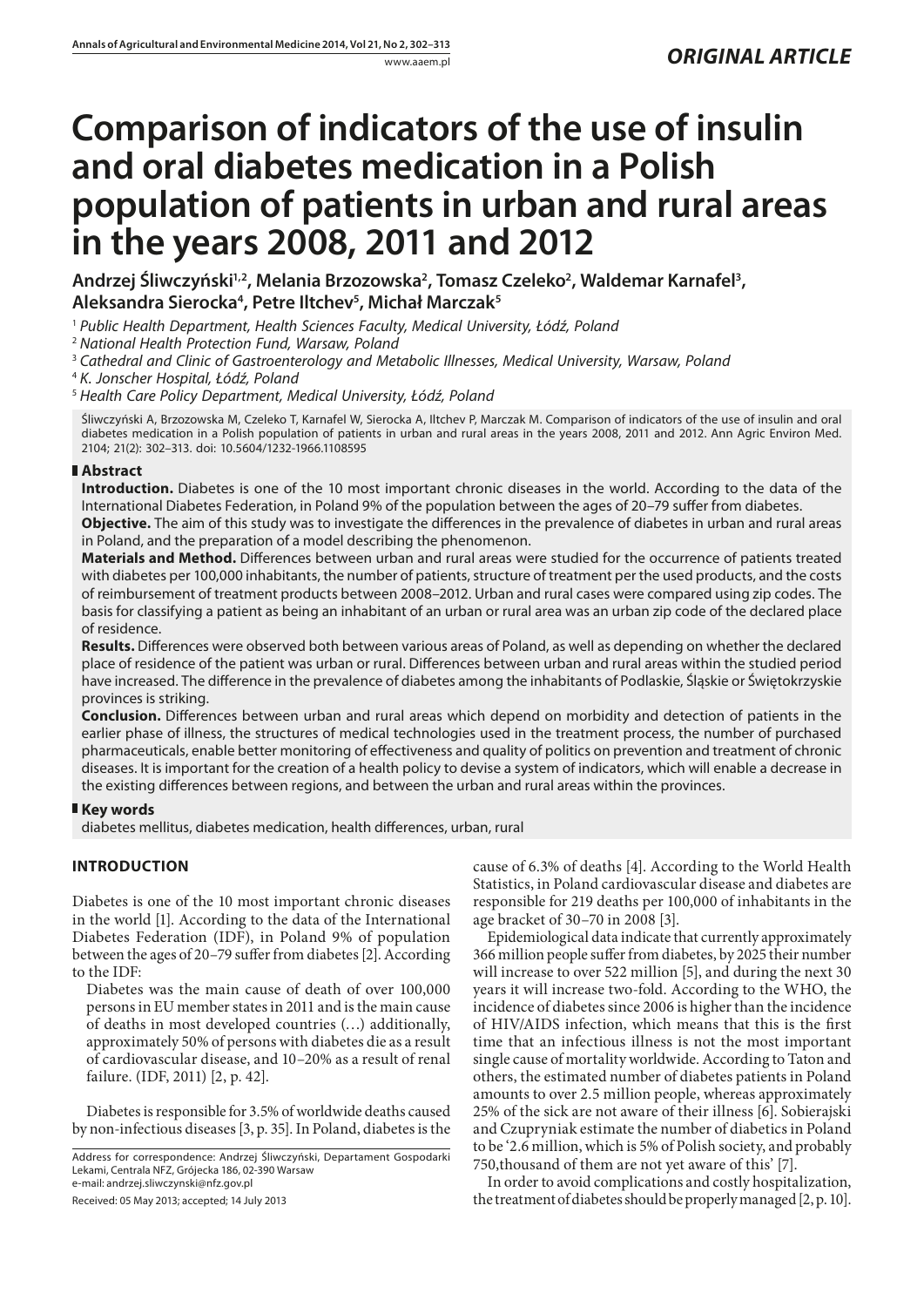Andrzej Śliwczyński, Melania Brzozowska, Tomasz Czeleko, Waldemar Karnafel, Aleksandra Sierocka, Petre Iltchev, Michał Marczak . Comparison of indicators…

The actions of the Polish National Health Fund (Narodowy Fundusz Zdrowia – NFZ) concerning the financing of medicinal products used in the treatment of diabetes are in accordance with the initiatives of the European Diabetes Leadership Forum, intended to improve the prevention, early detection and intervention, as well as management and control of diabetes [2, p. 42]. The ranking of diabetes as a factor causing lost years of life through earlier death has fallen from  $14<sup>th</sup>$  place in 1990 to  $16<sup>th</sup>$  place in 2010 [8].

In Poland, the total cost of diabetes treatment amounts to approximately 6 billion złotys [9], of which the direct costs in 2011amounted to about 2.5 billion złotys. Of this amount, 71% applied to the cost of diabetes medication, and 29% were generated by medical care (including primary health care, ca. 225 million złotys, and outpatient treatment and hospitalization – 500 million złotys) [10]. At the same time, it is assumed that the costs of reimbursement of diabetes medication and diagnostic tests for self-diagnosis [11] in 2005–2009 increased by 26%.

In the case of diabetic patients, the financial burden they bear as a result of the necessity of purchasing diabetes medication is a very significant cost element. All substances are reimbursed only to a specific established level of the cheapest medication in the group, with the result that the patients themselves are required to bear part of the expenses [12].

In accordance with Polish regulations [13, 14], diabetes medication is issued to patients based solely on a doctor's prescription. Access to the data of reports of sales based on prescriptions of generally accessible pharmacies for Provincial Departments of the National Health Fund [15, 16, 17, 18] has enabled an analysis of the use of diabetes medication in Poland in the years 2008, 2011 and 2012, in particular:

A. showing regional (provincial) trends on the use of strips:

- i. establishing the population of patients using insulin, summary costs of use of insulin, divided into urban and rural areas;
	- ii.establishing the population of patients using oral diabetes medication, summary costs for the use of oral diabetes medication, divided into urban and rural areas;
	- iii. establishing the population of patients using simultaneously insulin and oral diabetes medication, summary costs for the use of insulin and oral diabetes medication, divided into urban and rural areas.
- B. Showing the trends of individual population groups (provinces, urban, rural areas).

Important for planning and implementing the policy on chronic diseases, such as diabetes, is ensuring the accessibility, equality, and ability to finance therapy regardless of the patient's place of residence. Table 2 assesses the effectiveness of insulin treatment [19]. Analysis of the differences in the use of diabetes medication between urban and rural areas will be the initial point for further analysis within the presented study. Further analyses shows the differences between urban and rural areas as basic indicators for monitoring in such fields as:

- diagnosed patients in respect to potentially sick;
- treated vs. diagnosed patients;
- diabetes morbidity rate according to gender and age per 100,000 inhabitants;
- treatment technologies used. Analyses of changes in the treatment process (replacement of insulin with oral medication etc.);
- percentage structure of patients in individual forms of treatment;
- costs of reimbursement and surcharges of domestic households for medicinal and diagnostic products (% division of costs: National Health Fund payer vs. patient, cost of reimbursement of 1 pack; amount of surcharge on 1 pack);
- types of diabetes.

When conducting comparative analysis, it is important to answer the question: What dimensions are important when collecting data? These dimensions, in the future will enable improvement in the quality and detail of data, and may enable better allocation of resources, thus resulting in the resources being more adequate to the needs. Also important from the point of view of urban vs. rural area difference analysis methodology, the following can be indicated:

- patient's gender
- patient's age
- incidence
- morbidity
- detectability (diagnosis)
- direct cost of treatment per 1 patient
- share (% structure) of population and costs
- dynamics of the number of patients in time
- basic statistic measures, e.g. mean, deviation from the mean
- where there is the biggest increase and where there is the biggest decrease in the number of patients (absolute numbers, not taking into account the number of inhabitants)**.**

The number of studies on the differences between diabetes sufferers in urban and rural areas is small [20, 21, 22]. Andrus et al. limit themselves to testing the variety between the urban and rural areas within one state [23]. Weingarten et al. restrict the studied patients to Medicare beneficiaries living in rural USA [24], whereas Kirkbride et al. restrict the scope of patients to Medicaid beneficiaries living in rural areas in the State of Oregon [25]. The studies also included diabetes patients of the Veteran Health Administration and their racial / ethnic variations [26].

### **MATERIALS AND METHOD**

Data of reports of sales based on doctor prescriptions of generally accessible pharmacies contain a unique patient identifier, an 11 digit number (Universal Electronic System for Registration of the Population – PESEL) which enables establishing the individual data of the patient (e.g. age, gender). Simultaneously, the ensured uniqueness of this number [27] enabled calculation of the number of patients filling prescriptions for specific types of treatment during the analysis. The data was obtained from the Medical Registration System (Rejestru Usług Medyznych – RUM), the National Health Fund IT system, using SQL (Structured Query Language) and BO (Business Object) tools, and then analyzed using MS Office (Excel) and Statistica 10 packages. Data concerning the population of Poland were taken from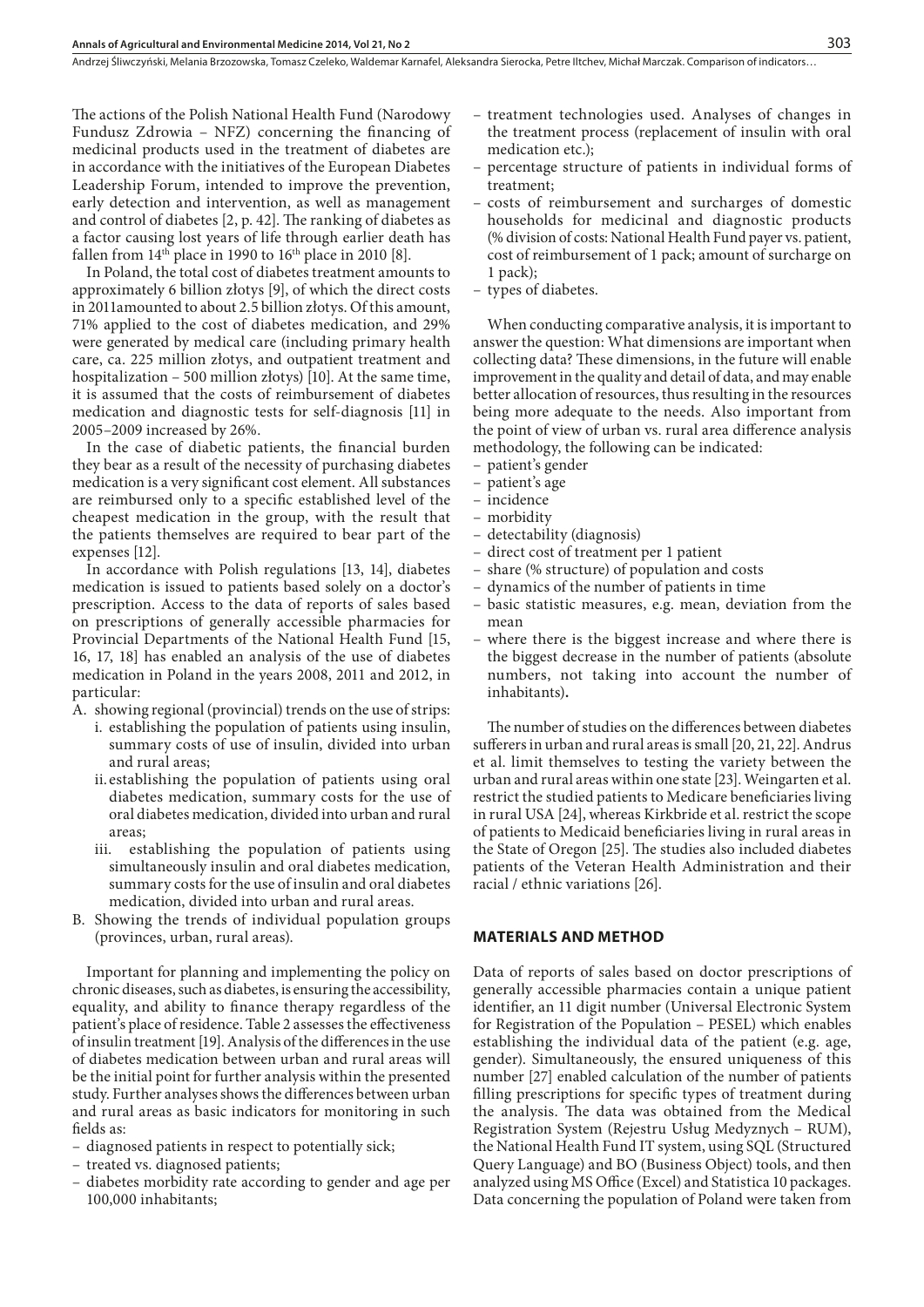the Central Statistical Office (Główny Urząd Statystyczbny – GUS) [28].

In the second stage of analysis, to each of the PESEL numbers, for which the filling of a prescription for diabetes medication an ATC (Anatomical Therapeutic Chemical classification system) a code was assigned:

- $-$  A10 A\$  $[14]$ <sup>1</sup> Insulin and analogues;
- $-$  A10 B&  $[15]^2$  Oral diabetes medication.

As a result, 3 sets of data were obtained:

- 1. patients filling prescriptions for insulin;
- 2. patients filling prescriptions for oral diabetes medication;
- 3. patients filling simultaneously prescriptions for insulin and oral diabetes medication.

For each of the above sets it was possible to calculate the population parameters of patients discussed above – province, urban, rural. Subsequently, based on the obtained information, differences were shown between the consumption of diabetes medication (divided into types of medication used) in individual years, provinces, in urban and rural areas.

This method is based on analysis of reports from the reimbursement of prescriptions filed with the National Health Fund, which means that this number does not include all people suffering from diabetes. Some patients are people who have not visited a doctor and do not know that they are ill, but have undiagnosed diabetes. They will most probably visit a doctor only when they will have diabetes-related complications, such as retinopathy, nephropathy, etc.

The presented study on the costs of medical products supplements the publication by Gajewska et al. [29]. Data concerning the number of patients are in 2 main groups, insulin and oral diabetes medication, to eliminate the possibility of repetition. From the sum of the population taking insulin and oral diabetes medication the number of patients taking simultaneously insulin and oral medication was subtracted. Due to the possibility of the purchase of drugs by a patient within the area of the whole Poland, the obtained data divided into provinces should not be added, because this could result in the multiplication of data.

#### **RESULTS**

Based on the data collected in the National Health Fund, the general number of diabetes patients and the number of prescribed diabetes medication (in number of packs) in individual years were established. Additionally, the reimbursement amounts and amount of surcharge on the part of the patient were calculated (Tab. 1–6).

In the period 2008–2012, the number of patients treated for diabetes increased from 2,337,541 to 2,702,903 (Tab. 1). Analyzing the rate of increase of the patients, depending on the method of treatment, it was noted that the biggest increase was observed in the period 2008–2011 for the group of patients treated both with insulin and oral medication – 118.24% (Tab. 1). These numbers include solely patients with

diagnosed and treated diabetes. It should be remembered that there are patients with diabetes who are unaware of their condition, as well as those with pre-diabetes. If these groups are taken into account, the number of people who will require treatment in future years will increase.

Another tendency that can be observed is the slow change in the treatment structure (Tab. 1). In the studied period, there occurred a small decrease in the number of patients treated with insulin in favour of patients taking oral medication.

Analyzing the structure of patients living in urban areas per the used treatment method, a tendency can be noticed of decreasing the percentage of urban patients treated solely with insulin from 15.93% in 2008, a decrease to 14.22% in 2012, and an increase in patients treated with oral medication from 67.8% – 69.53%. A similar tendency can also be observed among patients registered as residents of rural areas. The percentage of patients treated with insulin decreased from 16.8% in 2008 to 14.75% in 2012. One may notice a 0.5% difference between urban and rural areas for patients treated with insulin. The share of patients in rural areas treated with oral medication increases from 65.9% in 2008 to 67.65% in 2012. For patients living in rural areas and treated with a combination of insulin and oral medication an increase was also observed – from 17.30% to 17.60%, in contract to inhabitants of urban areas.

As noted above, changes in the structures and the reimbursement amount per 1 patient resulted in a decrease of medication reimbursement costs (Tab. 3). In the years 2008–2012, an annual decrease was observed of insulin costs per 1 patient living in an urban area, from 1,042.15 złotys to 1,018.05 złotys in 2012, and a large increase to 1,186.28 złotys in 2011 (Tab. 3). The increase in 2011 is the result of announcing the introduction of the Medicine Reimbursement Act and an observed sale of all groups of medicine. In the studied period, the amount of annual insulin reimbursement per 1 patient living in an urban area decreased significantly, from 920.87 złotys to 830.74 złotys, with another large increase in the reimbursement in 2011 – to 1,042.81 złotys (Tab. 4).

Expenses for the reimbursement by the National Health Fund of products used in direct treatment of diabetes have increased from 954,454,354 złotys to 971,176,413 złotys. Prices paid by the patients have increased from 306,044,000 to 391,588,225 złotys. In the studied period, the patient's share in payment for the medicinal products used in diabetes treatment increased from 24.28% to 28.74%. The total costs of reimbursement of medicinal products used in diabetes treatment have increased from 1,260,498,354 złotys to 1,362,864,637 złotys in 2012. They reached the highest value in 2011–1,590,257,996 złotys.

The analyses shows large differences in insulin reimbursement between individual regions of Poland and between patients with declared residence in urban and rural areas (Tab. 3). The lowest amount of annual insulin reimbursement per 1 patient living in an urban area in 2008, in the Warmińsko-Mazurskie province, amounted to 839.05 złotys, and the highest in Małopolskie province – 1003.99 złotys. In 2012, these provinces still had the lowest and highest amounts of insulin reimbursement – 747.15 and 886.55 złotys, respectively. The amount of annual insulin reimbursement for inhabitants of rural areas is the lowest in Warmińsko-Mazurskie province – 797.31 złotys, and the highest in Pomorskie province – 945.49 złotys (Tab. 3). In 2012, the amount of annual insulin reimbursement for

<sup>1. \$ –</sup> represents the letters B, C, D and E occurring in the ATC classification.

<sup>2. &#</sup>x27;&' – denotes the letters A, B, F, G, H and X occurring in the ATC classification.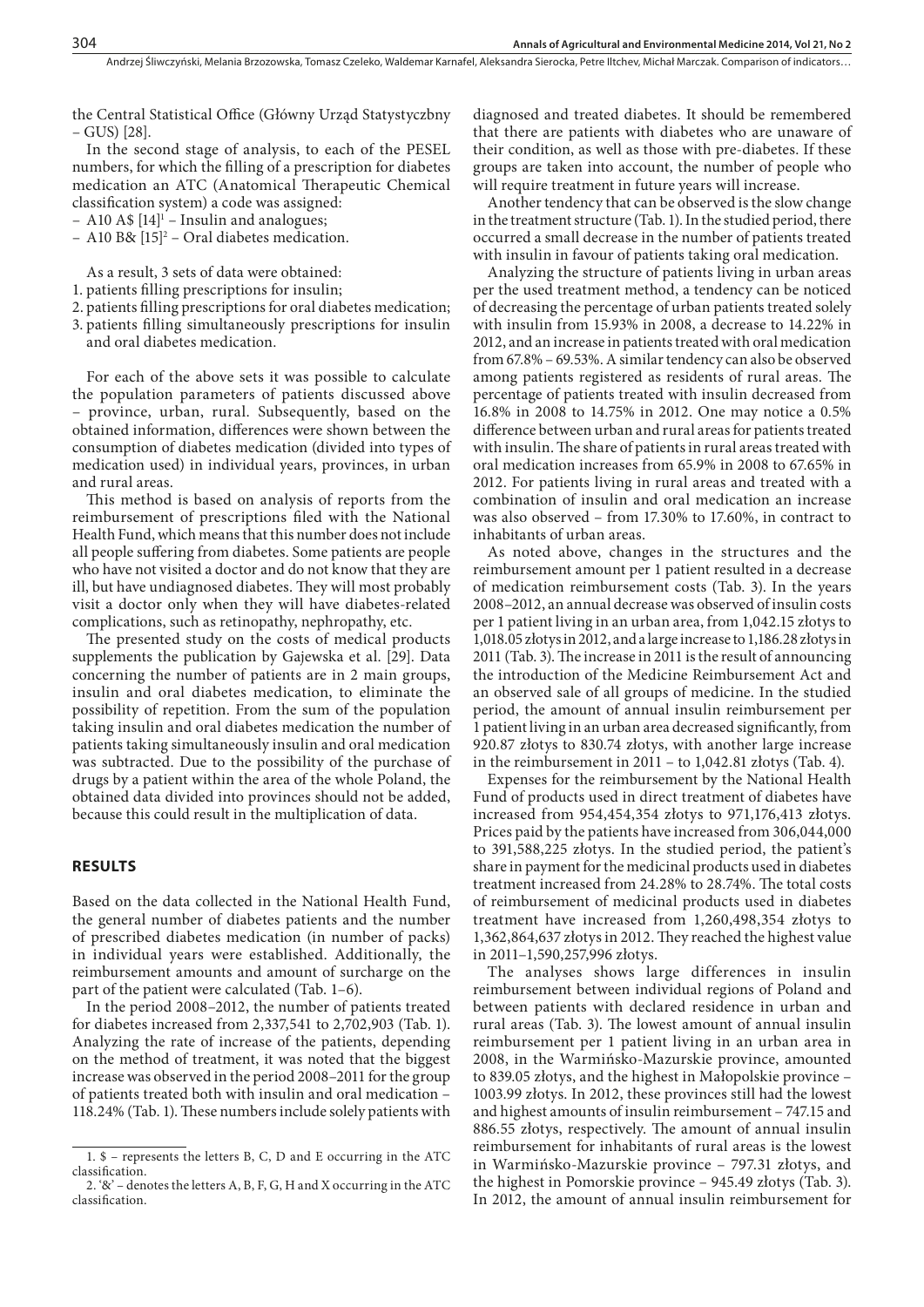| Table 1. Number of diabetes patients per the place of residence and type |                 |                        |         |           |                        |           | of treatment in 2008, 2011 and 2012 |                       |                     |                 |                       |         |            |            |        |                     |                     |                     |
|--------------------------------------------------------------------------|-----------------|------------------------|---------|-----------|------------------------|-----------|-------------------------------------|-----------------------|---------------------|-----------------|-----------------------|---------|------------|------------|--------|---------------------|---------------------|---------------------|
| Area                                                                     | Urban           | Urban                  | Urban   | Urban     | Urban                  | Urban     | Urban                               | Urban                 | Urban               | Rural           | Rural                 | Rural   | Rural      | Rural      | Rural  | Rural               | Rural               | Rural               |
| Type of treatment                                                        | Insulin         | Insulin                | Insulin | Oral      | Oral                   | Oral      | and Oral<br>Insulin                 | and Oral<br>Insulin   | and Oral<br>Insulin | Insulin         | Insulin               | Insulin | Oral       | Oral       | Oral   | and Oral<br>Insulin | and Oral<br>Insulin | and Oral<br>Insulin |
| Province \year                                                           | 2008            | 2011                   | 2012    | 2008      | 2011                   | 2012      | 2008                                | 2011                  | 2012                | 2008            | 2011                  | 2012    | 2008       | 2011       | 2012   | 2008                | 2011                | 2012                |
| Dolnośląskie                                                             | 33158           | 35 113                 | 33754   | 95547     | 111789                 | 111 285   | 18086                               | 20570                 | 19831               | 10808           | 11724                 | 11895   | 28 285     | Q<br>33 61 | 35049  | 5872                | 927<br>$\circ$      | 7010                |
| Kujawsko-pomorskie                                                       | 24 199          | 27393                  | 26033   | 51166     | $\sim$<br>8<br>51      | 511<br>59 | 10964                               | 13422                 | 12578               | 12095           | 14016                 | 14 282  | 24120      | 29557      | 30426  | 983<br>S            | 7 277               | 7341                |
| Lubelskie                                                                | 13196           | 14908                  | 14253   | 41 082    | 47792                  | 46335     | 6923                                | 8116                  | 7620                | 11702           | 13256                 | 13 228  | 35 213     | 42354      | 42504  | 5894                | 7122                | 7088                |
| Lubuskie                                                                 | 10853           | 12084                  | 12198   | 24566     | 29097                  | 29969     | 5583                                | 510<br>O              | 526<br>O            | 5193            | 6016                  | 6082    | 10879      | 13359      | 13578  | 2699                | 3291                | 3257                |
| Łódzkie                                                                  | 31079           | 34134                  | 32 366  | 82323     | 95953                  | 93400     | 16885                               | 19859                 | 19018               | 12837           | 14410                 | 14963   | 31675      | 37904      | 40053  | 6939                | 8391                | 8876                |
| Małopolskie                                                              | 28085           | 31086                  | 30098   | 74925     | 86396                  | 84222     | 13425                               | 15821                 | 15184               | 18841           | 21588                 | 22410   | 46752      | 56862      | 59346  | 9129                | 11199               | 11675               |
| Mazowieckie                                                              | 49657           | 56000                  | 53780   | 144602    | 163893                 | 58735     | 23925                               | 28680                 | 27220               | 20561           | 23613                 | 24831   | 53429      | 64 047     | 67900  | 9593                | 12251               | 12991               |
| Opolskie                                                                 | 8905            | 957<br>G               | 9630    | 24574     | $\overline{ }$<br>2967 | 28978     | 4971                                | 903<br>5              | 5671                | 6922            | 7750                  | 8006    | 18508      | 22126      | 23066  | 3941                | 4756                | 4899                |
| Podkarpackie                                                             | 11631           | 13110                  | 12555   | 32913     | 38507                  | 37726     | 6027                                | 7190                  | 6809                | 12336           | 14609                 | 15052   | 32 902     | 39893      | 41777  | 6468                | 7914                | 8110                |
| Podlaskie                                                                | 206<br>$\infty$ | 9330                   | 9284    | 24664     | $\circ$<br>30 20       | 29765     | 4358                                | 5067                  | 5082                | 4 081           | 4786                  | 5286    | 12 225     | 14929      | 16683  | 2 2 44              | 2672                | 2982                |
| Pomorskie                                                                | 23 162          | 26199                  | 25973   | 60794     | $\sigma$<br>75 58      | 76193     | 10652                               | 12835                 | 12673               | 9548            | 11181                 | 11445   | 20042      | 26192      | 27425  | 4530                | 5708                | 5788                |
| Śląskie                                                                  | 69785           | 73128                  | 71954   | 175795    | $\circ$<br>194176      | 192115    | 37189                               | 40657                 | 39402               | 17856           | 19121                 | 19 206  | 40224      | 46300      | 47095  | 9196                | 10569               | 10686               |
| Świętokrzyskie                                                           | 11527           | 12586                  | 11679   | 612<br>28 | $\infty$<br>33128      | 30819     | 6042                                | 841<br>$\circ$        | 6338                | 587<br>$\infty$ | 838<br>Ō              | 10171   | 21309      | 25335      | 26 170 | 4395                | 278<br>5            | 5475                |
| Warmińsko-mazurskie                                                      | 12325           | 13803                  | 13495   | 30442     | $\infty$<br>37078      | 36925     | 925<br>5                            | 015<br>$\overline{ }$ | 6861                | 569<br>$\circ$  | 565<br>$\overline{ }$ | 7593    | 16273      | 19416      | 19939  | 3357                | 4007                | 4 063               |
| Wielkopolskie                                                            | 34400           | 37496                  | 35716   | 77380     | $\circ$<br>92656       | 696<br>51 | 16468                               | 19773                 | 18862               | 20807           | 23521                 | 24002   | 45822      | 55825      | 59278  | 10538               | 13034               | 13307               |
| Zachodniopomorskie                                                       | 19413           | 801<br>$\overline{21}$ | 21 207  | 47916     | LO<br>5731             | 57729     | 448<br>Ō                            | 11295                 | 11072               | 7148            | 7890                  | 7555    | 15936      | 19229      | 18936  | 3525                | 4171                | 3998                |
| Total                                                                    | 581<br>389      | 428 128                | 413975  | 1017301   | െ<br>118506            | 1165403   | 96871                               | 229554                | 220747              | 85891           | 210884                | 216007  | 594<br>453 | 947<br>546 | 569225 | 303<br>\$           | 567<br>114          | 117546              |
| Source: Own work                                                         |                 |                        |         |           |                        |           |                                     |                       |                     |                 |                       |         |            |            |        |                     |                     |                     |

| $\bullet$ 1. Number of diabetes patients per the place of residence and type of treatment in 2008, 2011 and 2012 |
|------------------------------------------------------------------------------------------------------------------|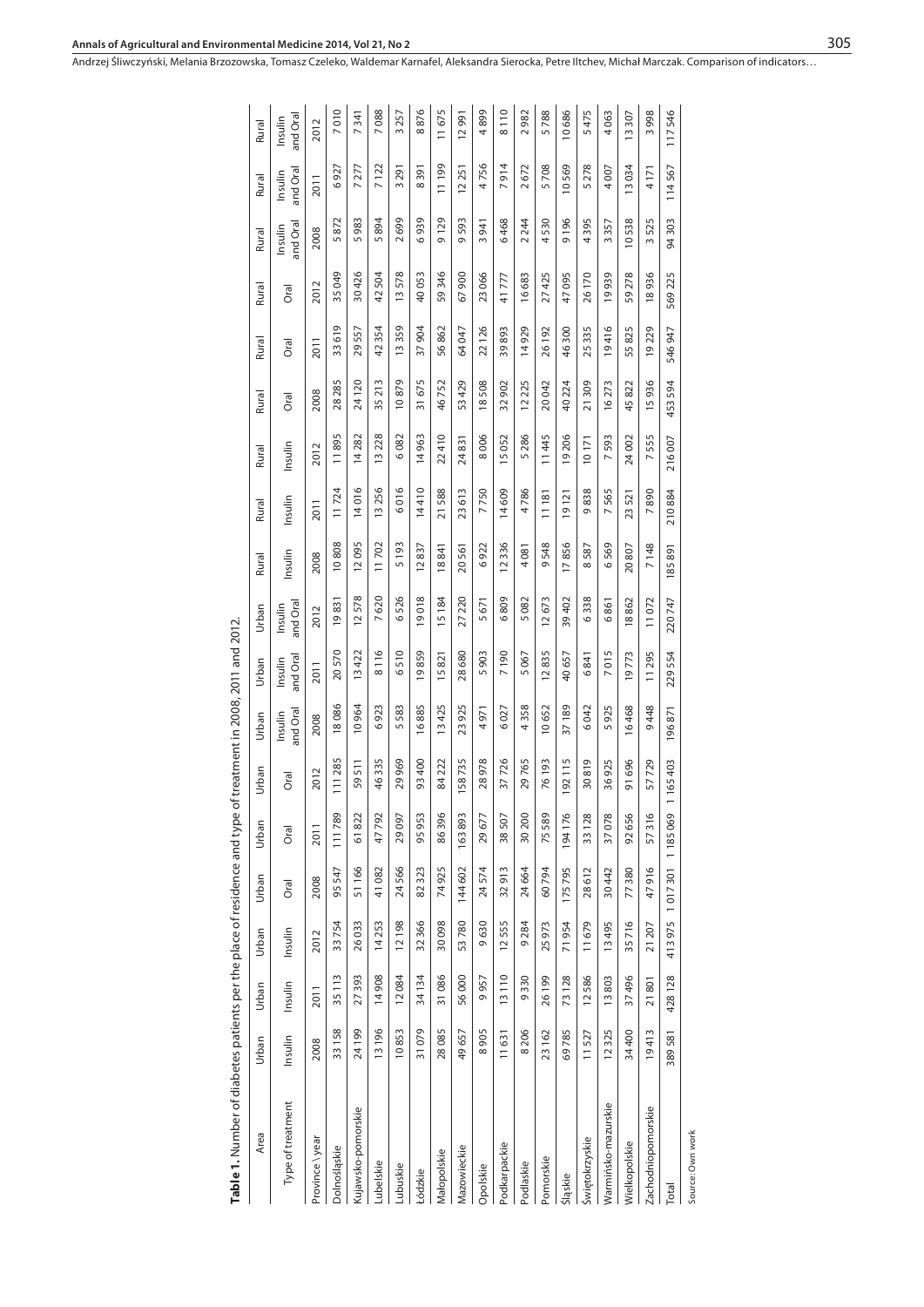| Table 2. Diabetes patients per 100 000 inhabitants, as per the declared place of residence, based on reimbursed prescriptions | Area  | Type of treatment   | Province \ year | Dolnośląskie | Kujawsko-pomorskie | Lubelskie | Lubuskie | Łódzkie | Małopolskie | Mazowieckie | Opolskie          | Podkarpackie | Podlaskie | Pomorskie | Śląskie | <b>Świętokrzyskie</b> | Warmińsko-mazurskie | Wielkopolskie  | Zachodniopomorskie | Average       | Source: Own work |
|-------------------------------------------------------------------------------------------------------------------------------|-------|---------------------|-----------------|--------------|--------------------|-----------|----------|---------|-------------|-------------|-------------------|--------------|-----------|-----------|---------|-----------------------|---------------------|----------------|--------------------|---------------|------------------|
|                                                                                                                               | Urban | Insulin             | 2008            | 1635         | 1921               | 1312      | 1688     | 1897    | 1737        | 1476        | 1644              | 1353         | 1156      | 1570      | 1920    | 2000                  | 1442                | 1796           | 668                | 673           |                  |
|                                                                                                                               | Urban | Insulin             | 2011            | 1726         | 2162               | 1477      | 863      | 2113    | 893         | 1650        | 1877              | 1489         | 1289      | 1748      | 2035    | 2187                  | 601                 | 1949           | 1838               | 831           |                  |
|                                                                                                                               | Urban | Insulin             | 2012            | 1659         | 2054               | 1412      | 1880     | 2004    | 1833        | 1585        | 1816              | 1426         | 1282      | 1733      | 2002    | 2029                  | 1565                | 1856           | 1788               | 1770          |                  |
|                                                                                                                               | Urban | Oral                | 2008            | 4712         | 4063               | 4084      | 3820     | 5024    | 4633        | 4 2 9 8     | 4537              | 3829         | 3473      | 4121      | 4836    | 4965                  | 3561                | 4041           | 4116               | 368<br>4      |                  |
|                                                                                                                               | Urban | Oral                | 2011            | 5494         | 4878               | 4736      | 4485     | 5940    | 5 26 2      | 4830        | 595<br>$\sqrt{2}$ | 4372         | 4171      | 5045      | 5402    | 5756                  | 4299                | 4816           | 4833               | 067<br>S      |                  |
|                                                                                                                               | Urban | Oral                | 2012            | 5469         | 4696               | 4591      | 4620     | 5782    | 5 130       | 4678        | 5463              | 4283         | 4111      | 5085      | 5345    | 5355                  | 4 282               | 4766           | 4868               | 4983          |                  |
|                                                                                                                               | Urban | and Oral<br>Insulin | 2008            | 892          | 871                | 688       | 868      | 1030    | 830         | 711         | 918               | 701          | 614       | 722       | 1023    | 1049                  | 693                 | 860            | 812                | 845           |                  |
|                                                                                                                               | Urban | and Oral<br>Insulin | 2011            | 1011         | 1059               | 804       | 1004     | 229     | 964         | 845         | 113               | 816          | 700       | 857       | 1131    | 1189                  | 813                 | 028            | 952                | 982           |                  |
|                                                                                                                               | Urban | and Oral<br>Insulin | 2012            | 975          | 993                | 755       | 1006     | 1177    | 925         | 802         | 1069              | 773          | 702       | 846       | 1096    | 1101                  | 796                 | 980            | 934                | 944           |                  |
|                                                                                                                               | Rural | Insulin             | 2008            | 1273         | 1496               | 1012      | 419      | 1410    | 1128        | 117         | 1409              | 995          | 848       | 1283      | 1767    | 1233                  | 1148                | 1403           | 1351               | 252           |                  |
|                                                                                                                               | Rural | Insulin             | 201             | 1329         | 1686               | 1140      | 607      | 569     | 266         | 1 248       | 1603              | 171          | 1003      | 1424      | 1853    | 1400                  | 1282                | 536            | 1470               | 392           |                  |
|                                                                                                                               | Rural | Insulin             | 2012            | 1349         | 1718               | 1138      | 1624     | 1629    | 1314        | 1312        | 1656              | 1 206        | 1 108     | 1458      | 1861    | 1448                  | 1287                | 1567           | 1407               | 1426          |                  |
|                                                                                                                               | Rural | Oral                | 2008            | 3330         | 2983               | 3047      | 2973     | 3480    | 2800        | 2904        | 3766              | 2653         | 2539      | 2692      | 3980    | 3059                  | 2844                | 3090           | 3013               | 3055          |                  |
|                                                                                                                               | Rural | Oral                | 2011            | 3812         | 3556               | 3643      | 3567     | 4128    | 3335        | 3384        | 4576              | 3197         | 3130      | 3336      | 4486    | 3606                  | 3290                | 3645           | 3582               | 3610          |                  |
|                                                                                                                               | Rural | Oral                | 2012            | 3974         | 3661               | 3656      | 3626     | 4362    | 3481        | 3588        | 4770              | 3348         | 3498      | 3493      | 4563    | 3725                  | 3378                | 3871           | 3528               | 757<br>$\sim$ |                  |
|                                                                                                                               | Rural | and Oral<br>Insulin | 2008            | 691          | 740                | 510       | 738      | 762     | 547         | 521         | 802               | 522          | 466       | 609       | 910     | $\overline{63}$       | 587                 | $\overline{1}$ | 666                | 635           |                  |
|                                                                                                                               | Rural | and Oral<br>Insulin | 2011            | 785          | 876                | 613       | 879      | 914     | 657         | 647         | 984               | 634          | 560       | 727       | 1024    | $\overline{75}$       | 679                 | 851            | 777                | 756           |                  |
|                                                                                                                               | Rural | and Oral<br>Insulin | 2012            | 795          | 883                | 610       | 870      | 967     | 685         | 686         | 1013              | 650          | 625       | 737       | 1035    | 779                   | 688                 | 869            | 745                | 776           |                  |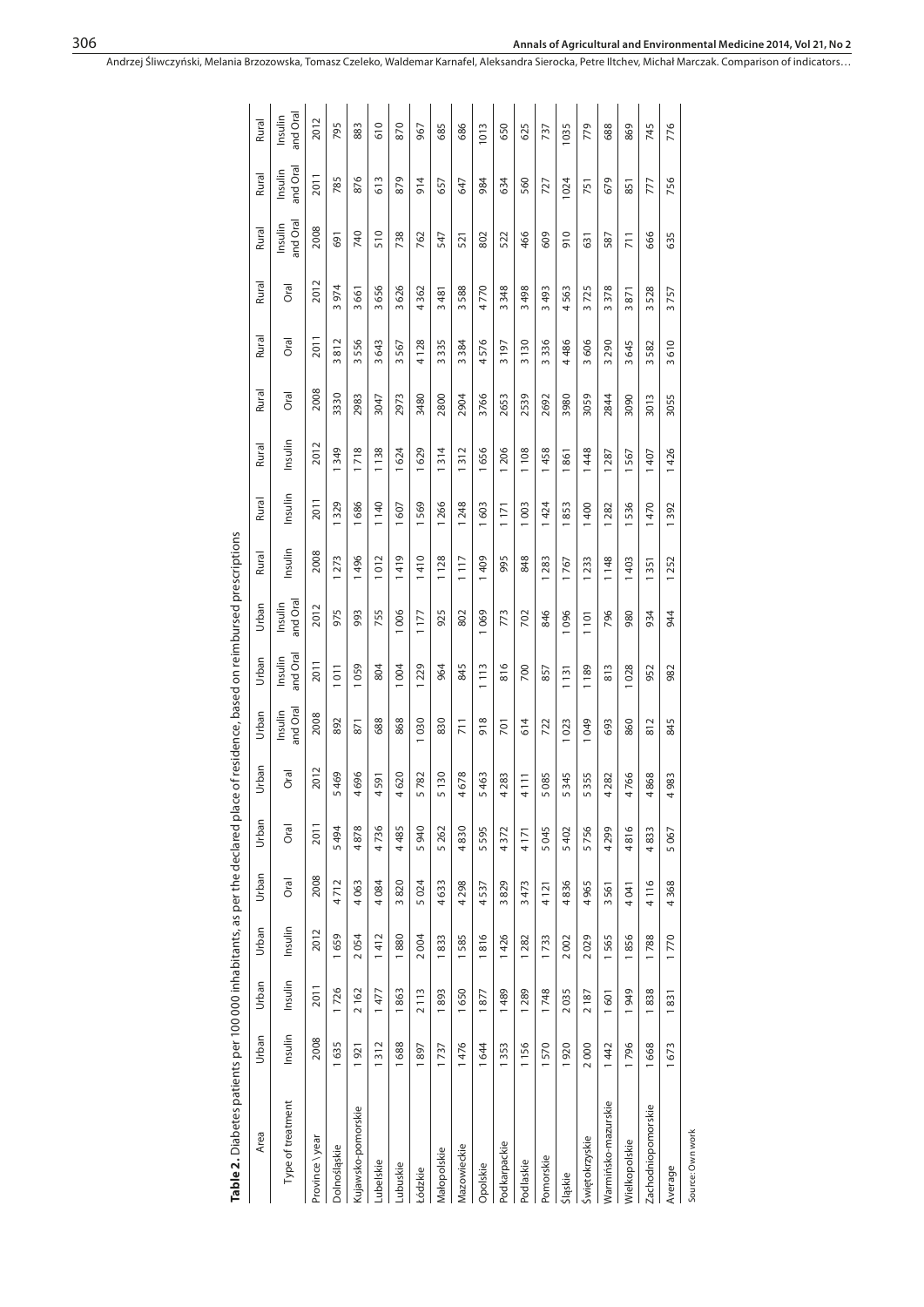| Table 3. Annual treatment costs per 1 patient, independent on the payer |          |          |         |           |        |        |                     |                     |                     |         |          |          |        |        |             |                     |                     |                     |
|-------------------------------------------------------------------------|----------|----------|---------|-----------|--------|--------|---------------------|---------------------|---------------------|---------|----------|----------|--------|--------|-------------|---------------------|---------------------|---------------------|
| Area                                                                    | Urban    | Urban    | Urban   | Urban     | Urban  | Urban  | Urban               | Urban               | Urban               | Rural   | Rural    | Rural    | Rural  | Rural  | Rural       | Rural               | Rural               | Rural               |
| Type of treatment                                                       | Insulin  | Insulin  | Insulin | Oral      | Oral   | Oral   | and Oral<br>Insulin | and Oral<br>Insulin | and Oral<br>Insulin | nsulin  | Insulin  | nsulin   | Oral   | Oral   | <b>Oral</b> | and Oral<br>Insulin | and Oral<br>Insulin | and Oral<br>Insulin |
| Province \year                                                          | 2008     | 2011     | 2012    | 2008      | 2011   | 2012   | 2008                | 2011                | 2012                | 2008    | 2011     | 2012     | 2008   | 2011   | 2012        | 2008                | 2011                | 2012                |
| Dolnośląskie                                                            | 991.72   | 1145.94  | 951.11  | 221.75    | 226.61 | 197.14 | 207.45              | 365.53              | 1132.58             | 927.81  | 057.24   | 905.49   | 208.54 | 213.35 | 189.60      | 1114.87             | 1258.59             | 076.56              |
| Kujawsko-pomorskie                                                      | 1022.36  | 1184.06  | 977.31  | 199.63    | 196.63 | 176.24 | 1 182.53            | 367.09              | 1131.65             | 009.96  | 1161.03  | 990.29   | 196.28 | 192.23 | 171.42      | 1177.31             | 1360.08             | 1158.25             |
| Lubelskie                                                               | 1012.12  | 1138.57  | 951.88  | 218.45    | 221.58 | 199.52 | 1194.81             | 1349.98             | 1118.77             | 964.15  | 1075.21  | 928.26   | 209.25 | 208.22 | 184.27      | 1146.00             | 1 278.48            | 1086.58             |
| Lubuskie                                                                | 1063.89  | 1216.05  | 982.47  | 227.26    | 230.41 | 190.61 | 1261.27             | 1417.04             | 1165.67             | 024.26  | 1154.05  | 965.88   | 214.46 | 212.33 | 179.87      | 213.62              | 363.81              | 1144.08             |
| Łódzkie                                                                 | 1028.07  | 1 184.49 | 987.04  | 52<br>201 | 205.19 | 186.90 | 1236.93             | 1401.42             | 1173.37             | 970.37  | 1100.06  | 941.44   | 189.83 | 193.92 | 175.96      | 1157.54             | 298.21              | 1122.59             |
| Małopolskie                                                             | 1124.97  | 1231.15  | 1094.07 | 217.95    | 219.05 | 194.00 | 1338.01             | 1465.53             | 291.33              | 1066.97 | 1175.17  | 1 051.42 | 205.03 | 207.11 | 183.03      | 1 275.73            | 1393.25             | 1234.01             |
| Mazowieckie                                                             | 1076.99  | 1174.40  | 1073.97 | 242.76    | 245.19 | 217.88 | 1293.71             | 1408.95             | 259.41              | 1029.12 | 1154.44  | 1030.41  | 215.65 | 221.25 | 197.75      | 207.69              | 349.97              | 1194.23             |
| Opolskie                                                                | 1111.09  | 1250.56  | 1022.69 | 222.91    | 222.98 | 96.97  | 1322.41             | 1485.95             | 228.95              | 1075.69 | 1174.31  | 988.33   | 217.84 | 217.81 | 192.45      | 279.00              | 1402.44             | 1187.86             |
| Podkarpackie                                                            | 1037.05  | 1189.77  | 1010.64 | 213.45    | 220.04 | 94.14  | 1 234.37            | 1392.36             | 1182.20             | 1022.21 | 1137.49  | 982.25   | 205.25 | 209.87 | 184.16      | 1202.33             | 1335.29             | 1145.35             |
| Podlaskie                                                               | 1059.88  | 1214.57  | 1041.71 | 234.51    | 233.05 | 206.43 | 263.44              | 1402.48             | 1186.59             | 1018.53 | 1151.24  | 1004.67  | 221.65 | 224.76 | 196.91      | 1205.35             | 353.90              | 1152.78             |
| Pomorskie                                                               | 1117.42  | 1217.98  | 1061.26 | 214.64    | 209.10 | 187.36 | 293.73              | 1410.09             | 215.85              | 1072.89 | 1 182.56 | 1025.84  | 195.05 | 186.66 | 168.66      | 1242.70             | 1364.78             | 1170.64             |
| Sląskie                                                                 | 1030.48  | 1 207.06 | 1070.84 | 202.34    | 214.16 | 194.25 | 1218.67             | 1406.55             | 1 247.29            | 1009.04 | 1169.31  | 1027.94  | 195.09 | 203.23 | 181.36      | 1211.37             | 1368.07             | 203.20              |
| Świętokrzyskie                                                          | 1 007.40 | 1175.67  | 993.36  | 196.48    | 207.92 | 193.08 | 1206.62             | 1386.63             | 1182.90             | 951.04  | 1079.31  | 927.94   | 181.32 | 192.60 | 175.27      | 1131.33             | 1269.36             | 1086.82             |
| Warmińsko-mazurskie                                                     | 966.43   | 1072.83  | 924.59  | 228.37    | 229.40 | 205.24 | 1 186.12            | 320.95              | 1128.02             | 916.51  | 1001.23  | 891.34   | 214.25 | 219.54 | 195.67      | 1 127.51            | 225.90              | 1066.08             |
| Wielkopolskie                                                           | 1044.35  | 1209.04  | 973.77  | 205.10    | 199.09 | 176.98 | 1231.57             | 398.20              | 1150.00             | 1009.54 | 1134.63  | 952.22   | 199.44 | 193.66 | 171.77      | 1 187.41            | 1314.50             | 1118.63             |
| Zachodniopomorskie                                                      | 955.83   | 1126.89  | 944.74  | 207.93    | 205.77 | 182.57 | 1135.87             | 317.65              | 1108.91             | 909.68  | 1055.66  | 914.57   | 194.50 | 191.43 | 173.72      | 1093.68             | 1242.34             | 1061.82             |
| Average                                                                 | 1042.15  | 1186.28  | 018.05  | 215.57    | 218.33 | 94.64  | 238.72              | 396.19              | 1195.24             | 1004.53 | 1130.31  | 980.36   | 203.47 | 205.30 | 182.73      | 1190.87             | 1329.15             | 1 148.12            |
| Source: Own work                                                        |          |          |         |           |        |        |                     |                     |                     |         |          |          |        |        |             |                     |                     |                     |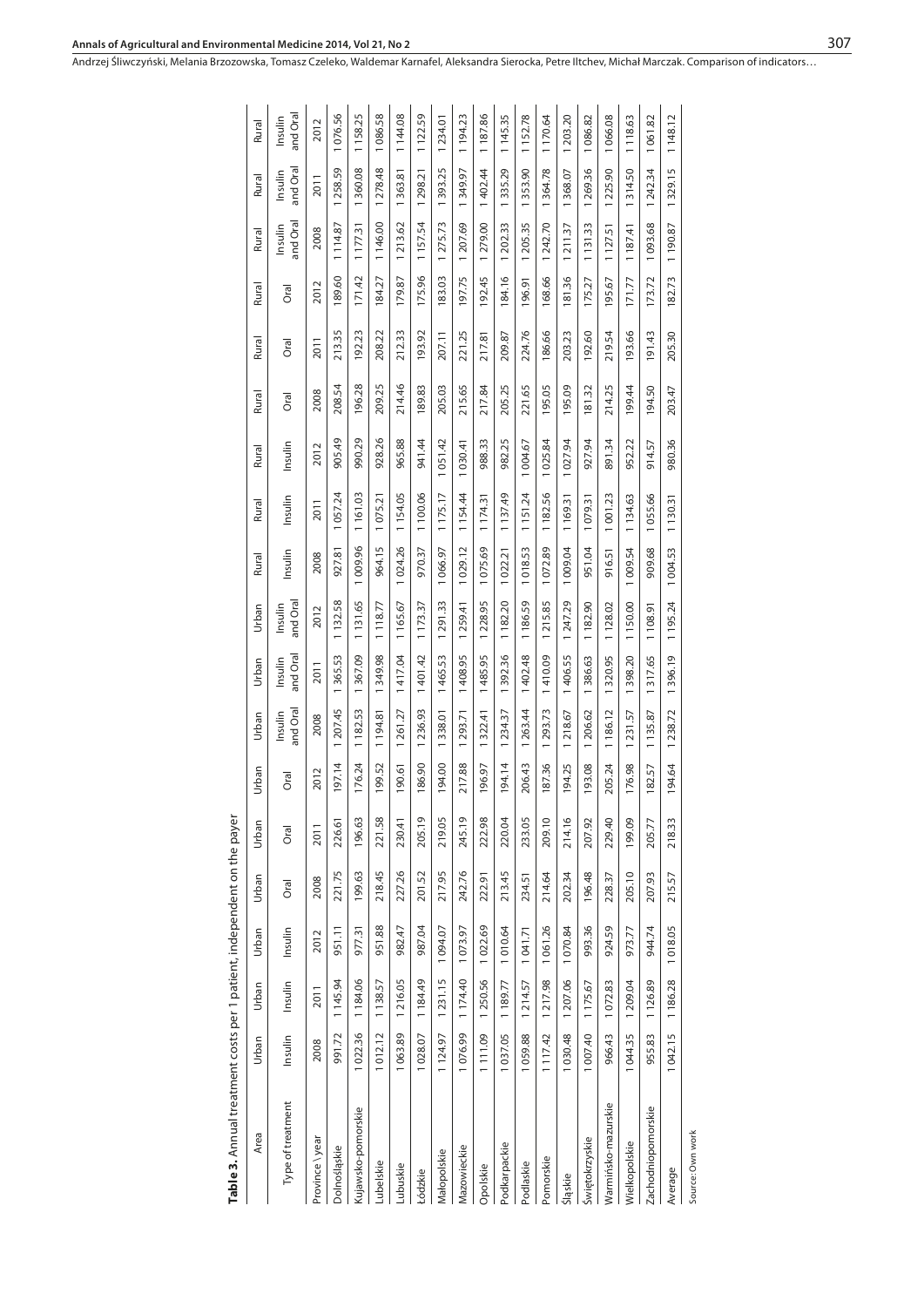| Table 4. Annual treatment costs per 1 patient, reimbursed by the National Health Fund |         |          |         |        |        |       |                     |                     |                     |         |          |         |           |        |       |                     |                     |                     |
|---------------------------------------------------------------------------------------|---------|----------|---------|--------|--------|-------|---------------------|---------------------|---------------------|---------|----------|---------|-----------|--------|-------|---------------------|---------------------|---------------------|
| Area                                                                                  | Urban   | Urban    | Urban   | Urban  | Urban  | Urban | Urban               | Urban               | Urban               | Rural   | Rural    | Rural   | Rural     | Rural  | Rural | Rural               | Rural               | Rural               |
| Type of treatment                                                                     | Insulin | Insulin  | Insulin | Oral   | Oral   | Oral  | and Oral<br>Insulin | and Oral<br>Insulin | and Oral<br>Insulin | Insulin | Insulin  | Insulin | Oral      | ত<br>ত | Oral  | and Oral<br>Insulin | and Oral<br>Insulin | and Oral<br>Insulin |
| Province \year                                                                        | 2008    | 2011     | 2012    | 2008   | 2011   | 2012  | 2008                | 2011                | 2012                | 2008    | 2011     | 2012    | 2008      | 2011   | 2012  | 2008                | 2011                | 2012                |
| Dolnośląskie                                                                          | 863.53  | 980.36   | 781.17  | 96.58  | 94.41  | 85.29 | 970.73              | 1084.88             | 871.21              | 807.96  | 908.51   | 755.60  | 89.15     | 87.23  | 83.14 | 895                 | 1002.48             | 843.03              |
| Kujawsko-pomorskie                                                                    | 912.06  | 1037.93  | 793.97  | 89.97  | 83.27  | 77.33 | 977.87              | 1121.67             | 870.73              | 900.06  | 015.21   | 811.20  | 86.53     | 79.31  | 76.09 | 976                 | 1114.30             | 903.23              |
| Lubelskie                                                                             | 923.41  | 1051.73  | 787.35  | 101.66 | 99.59  | 89.03 | 1007.64             | 1154.37             | 872.37              | 870.68  | 985.86   | 782.06  | 95.66     | 89.94  | 84.25 | 956                 | 1083.11             | 865.90              |
| Lubuskie                                                                              | 927.86  | 1046.28  | 797.43  | 108.24 | 101.33 | 89.41 | 1017.27             | 1132.87             | 889.64              | 890.11  | 983.89   | 787.88  | 99.89     | 90.32  | 83.97 | 976                 | 1 080.52            | 879.26              |
| Łódzkie                                                                               | 907.92  | 1044.33  | 825.43  | 89.13  | 87.99  | 80.05 | 1023.18             | 1159.89             | 927.60              | 853.03  | 962.65   | 786.42  | 82.18     | 80.93  | 76.81 | 952                 | 1066.03             | 887.68              |
| Małopolskie                                                                           | 1003.99 | 1108.07  | 886.55  | 95.62  | 93.06  | 83.99 | 1114.69             | 1236.07             | 995.87              | 942.07  | 1050.44  | 859.61  | 88.29     | 84.66  | 78.96 | 1054                | 1168.58             | 962.70              |
| Mazowieckie                                                                           | 944.75  | 1025.07  | 877.46  | 104.42 | 100.65 | 91.17 | 1043.56             | 1135.86             | 968.26              | 908.30  | 1012.22  | 855.59  | 91.62     | 89.03  | 83.72 | 990                 | 1102.21             | 938.24              |
| Opolskie                                                                              | 968.01  | 1067.12  | 848.89  | 101.74 | 95.70  | 88.07 | 1077.93             | 1 193.74            | 966.28              | 935.56  | 1 002.07 | 823.85  | 95.51     | 89.01  | 85.59 | 1034                | 1118.77             | 934.78              |
| Podkarpackie                                                                          | 907.00  | 1046.83  | 812.12  | 94.96  | 92.81  | 84.46 | 996.00              | 1 138.34            | 898.48              | 889.15  | 997.33   | 792.16  | 91.14     | 86.13  | 80.93 | 970                 | 1088.92             | 879.36              |
| Podlaskie                                                                             | 927.56  | 1066.17  | 857.91  | 114.75 | 106.34 | 95.19 | 1036.70             | 1155.74             | 935.54              | 890.19  | 006.10   | 837.03  | 104.52    | 96.01  | 88.91 | 984                 | 1106.33             | 918.41              |
| Pomorskie                                                                             | 979.52  | 1054.26  | 847.49  | 97.94  | 91.87  | 80.42 | 1056.71             | 1144.24             | 925.84              | 945.49  | 029.66   | 825.83  | 86.61     | 80.26  | 73.80 | 029                 | 1119.66             | 900.48              |
| Śląskie                                                                               | 918.97  | 1 087.01 | 879.38  | 91.28  | 93.84  | 85.06 | 1015.96             | 1189.78             | 973.59              | 899.20  | 039.64   | 845.80  | 86.02     | 85.38  | 79.26 | 1013                | 1143.79             | 943.87              |
| Świętokrzyskie                                                                        | 892.19  | 1034.97  | 816.15  | 88.24  | 87.66  | 84.55 | 999.46              | 1142.26             | 922.59              | 839.47  | 950.50   | 770.66  | 80.07     | 78.29  | 75.92 | 931                 | 044.25              | 855.57              |
| Warmińsko-mazurskie                                                                   | 839.05  | 926.64   | 747.15  | 106.72 | 101.77 | 92.16 | 942.92              | 049.22              | 853.91              | 797.31  | 865.68   | 730.04  | 99.53     | 95.85  | 89.83 | ā                   | 974.82              | 821.11              |
| Wielkopolskie                                                                         | 925.18  | 1047.30  | 780.18  | 88.81  | 83.17  | 75.02 | 1014.15             | 1136.32             | 868.90              | 895.23  | 987.96   | 770.32  | 85.82     | 78.97  | 74.67 | 980                 | 074.69              | 857.68              |
| Zachodniopomorskie                                                                    | 845.61  | 976.49   | 765.31  | 94.71  | 89.11  | 79.85 | 928.55              | 1065.18             | 847.34              | 806.67  | 922.18   | 743.78  | 88.70     | 82.86  | 78.06 | 896                 | 1012.57             | 815.03              |
| Average                                                                               | 920.87  | 042.81   | 830.74  | 96.24  | 93.39  | 84.48 | 016.70              | 1146.15             | 922.91              | 886.57  | 992.37   | 806.07  | 57<br>89. | 85.23  | 80.24 | 978                 | 1090.03             | 395.73              |
| Source: Own work                                                                      |         |          |         |        |        |       |                     |                     |                     |         |          |         |           |        |       |                     |                     |                     |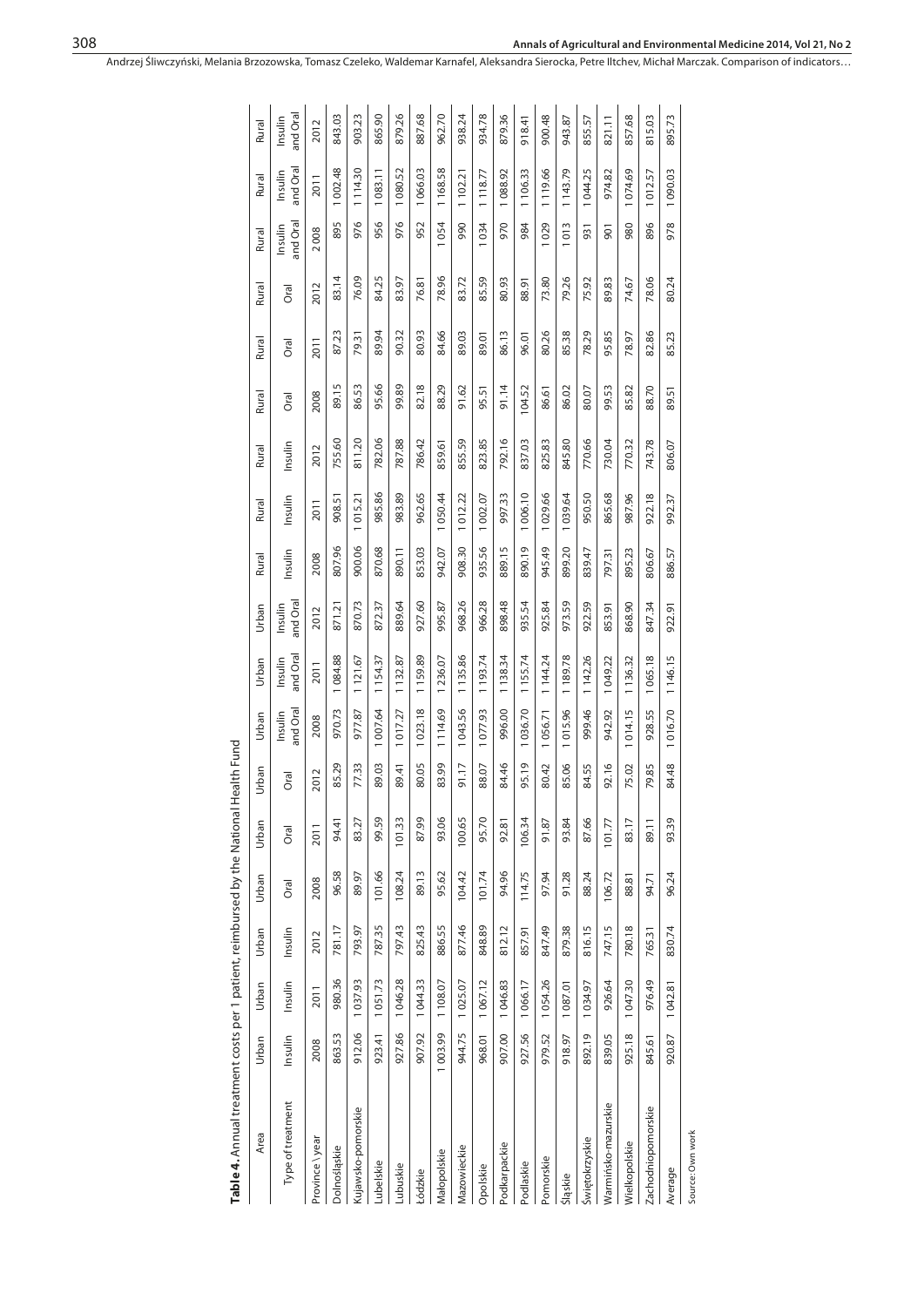| Table 5. Annual number of packs per 1 patient |         |         |             |       |                               |                             |                               |                             |         |         |       |       |                                |                             |                                |                             |
|-----------------------------------------------|---------|---------|-------------|-------|-------------------------------|-----------------------------|-------------------------------|-----------------------------|---------|---------|-------|-------|--------------------------------|-----------------------------|--------------------------------|-----------------------------|
| Area                                          | Urban   | Urban   | Urban       | Urban | Urban                         | Urban                       | Urban                         | Urban                       | Rural   | Rural   | Rural | Rural | Rural                          | Rural                       | Rural                          | Rural                       |
| Type of treatment                             | Insulin | Insulin | <b>Oral</b> | Oral  | and Ora<br>Insulin<br>Insulin | and Oral<br>Insulin<br>Oral | and Ora<br>Insulin<br>Insulin | and Oral<br>Insulin<br>Oral | Insulin | Insulin | Oral  | Oral  | and Oral<br>Insulin<br>Insulin | and Oral<br>Insulin<br>Oral | and Oral<br>Insulin<br>Insulin | Insulin<br>and Oral<br>Oral |
| Province \year                                | 2008    | 2012    | 2008        | 2012  | 2008                          | 2008                        | 2012                          | 2012                        | 2008    | 2012    | 2008  | 2012  | 2008                           | 2008                        | 2012                           | 2012                        |
| Dolnośłąskie                                  | 8.85    | 8.05    | 15.74       | 16.71 | 8.84                          | 18.03                       | 7.96                          | 18.85                       | 8.29    | 7.80    | 14.72 | 16.12 | 8.15                           | 16.75                       | 7.71                           | 18.34                       |
| Kujawsko-pomorskie                            | 9.35    | 8.22    | 15.45       | 16.60 | 9.09                          | 16.80                       | 8.17                          | 18.04                       | 9.23    | 8.43    | 14.50 | 16.04 | 9.10                           | 15.75                       | 8.53                           | 17.60                       |
| ubelskie                                      | 9.46    | 8.11    | 17.01       | 18.02 | 9.18                          | 19.50                       | 7.96                          | 20.18                       | 8.91    | 8.09    | 15.61 | 16.60 | 8.73                           | 17.88                       | 8.01                           | 18.70                       |
| ubuskie                                       | 9.52    | 8.24    | 16.66       | 16.72 | 9.26                          | 17.97                       | 8.14                          | 18.57                       | 9.14    | 8.18    | 15.68 | 16.05 | 8.97                           | 16.92                       | 8.20                           | 17.41                       |
| Łódzkie                                       | 9.35    | 8.56    | 15.16       | 16.52 | 9.60                          | 16.81                       | 8.72                          | 18.45                       | 8.79    | 8.19    | 14.28 | 15.71 | 8.97                           | 15.59                       | 8.39                           | 17.25                       |
| Małopolskie                                   | 10.31   | 9.16    | 16.01       | 16.68 | 10.46                         | 17.02                       | 9.41                          | 17.89                       | 9.69    | 8.91    | 14.82 | 15.97 | 9.93                           | 15.93                       | 9.16                           | 17.07                       |
| Mazowieckie                                   | 9.73    | 9.07    | 17.81       | 19.15 | 9.55                          | 20.17                       | 8.99                          | 21.10                       | 9.36    | 8.90    | 15.58 | 17.48 | 9.25                           | 17.18                       | 8.87                           | 18.81                       |
| Opolskie                                      | 9.95    | 8.80    | 16.44       | 16.75 | 10.00                         | 17.90                       | 0.01                          | 18.53                       | 9.63    | 8.56    | 15.65 | 15.99 | 9.61                           | 17.53                       | 8.77                           | 17.57                       |
| Podkarpackie                                  | 9.31    | 8.39    | 16.26       | 17.31 | 9.16                          | 18.24                       | 8.36                          | 19.16                       | 9.14    | 8.21    | 15.19 | 16.17 | 8.99                           | 16.91                       | 8.25                           | 17.62                       |
| Podlaskie                                     | 9.50    | 8.83    | 18.47       | 18.77 | 9.26                          | 20.23                       | 8.47                          | 21.03                       | 9.14    | 8.64    | 17.07 | 17.80 | 8.85                           | 19.01                       | 8.43                           | 19.79                       |
| Pomorskie                                     | 10.01   | 8.71    | 16.27       | 16.29 | 9.67                          | 18.86                       | 8.52                          | 19.40                       | 9.69    | 8.55    | 15.04 | 15.30 | 9.64                           | 16.65                       | 8.45                           | 17.59                       |
| Śląskie                                       | 9.45    | 9.13    | 15.14       | 17.01 | 9.49                          | 16.77                       | 9.18                          | 18.42                       | 9.26    | 8.80    | 14.28 | 15.67 | 9.54                           | 15.36                       | 8.97                           | 16.70                       |
| Swiętokrzyskie                                | 9.18    | 8.46    | 14.25       | 16.46 | 935                           | 15.16                       | 8.65                          | 17.45                       | 8.63    | 8.02    | 13.17 | 15.01 | 8.72                           | 14.59                       | 8.09                           | 16.07                       |
| Warmińsko-mazurskie                           | 8.60    | 7.71    | 17.63       | 18.47 | 8.44                          | 19.68                       | 7.65                          | 20.99                       | 8.18    | 7.58    | 16.29 | 17.69 | 8.09                           | 18.37                       | 7.42                           | 19.57                       |
| Wielkopolskie                                 | 9.52    | 8.08    | 15.53       | 16.23 | 9.53                          | 17.07                       | 8.22                          | 17.81                       | 9.22    | 8.01    | 14.82 | 15.69 | 9.23                           | 16.23                       | 8.15                           | 17.06                       |
| Zachodniopomorskie                            | 8.65    | 7.89    | 15.80       | 16.53 | 8.49                          | 17.26                       | 7.86                          | 18.00                       | 8.26    | 7.69    | 14.64 | 15.97 | 8.19                           | 16.28                       | 7.58                           | 17.33                       |
| Average                                       | 9.46    | 8.59    | 16.10       | 17.17 | 9.40                          | 17.80                       | 8.60                          | 18.92                       | 9.12    | 8.37    | 14.98 | 16.19 | 9.10                           | 16.48                       | 8.42                           | 17.66                       |
| Source: Own wor                               |         |         |             |       |                               |                             |                               |                             |         |         |       |       |                                |                             |                                |                             |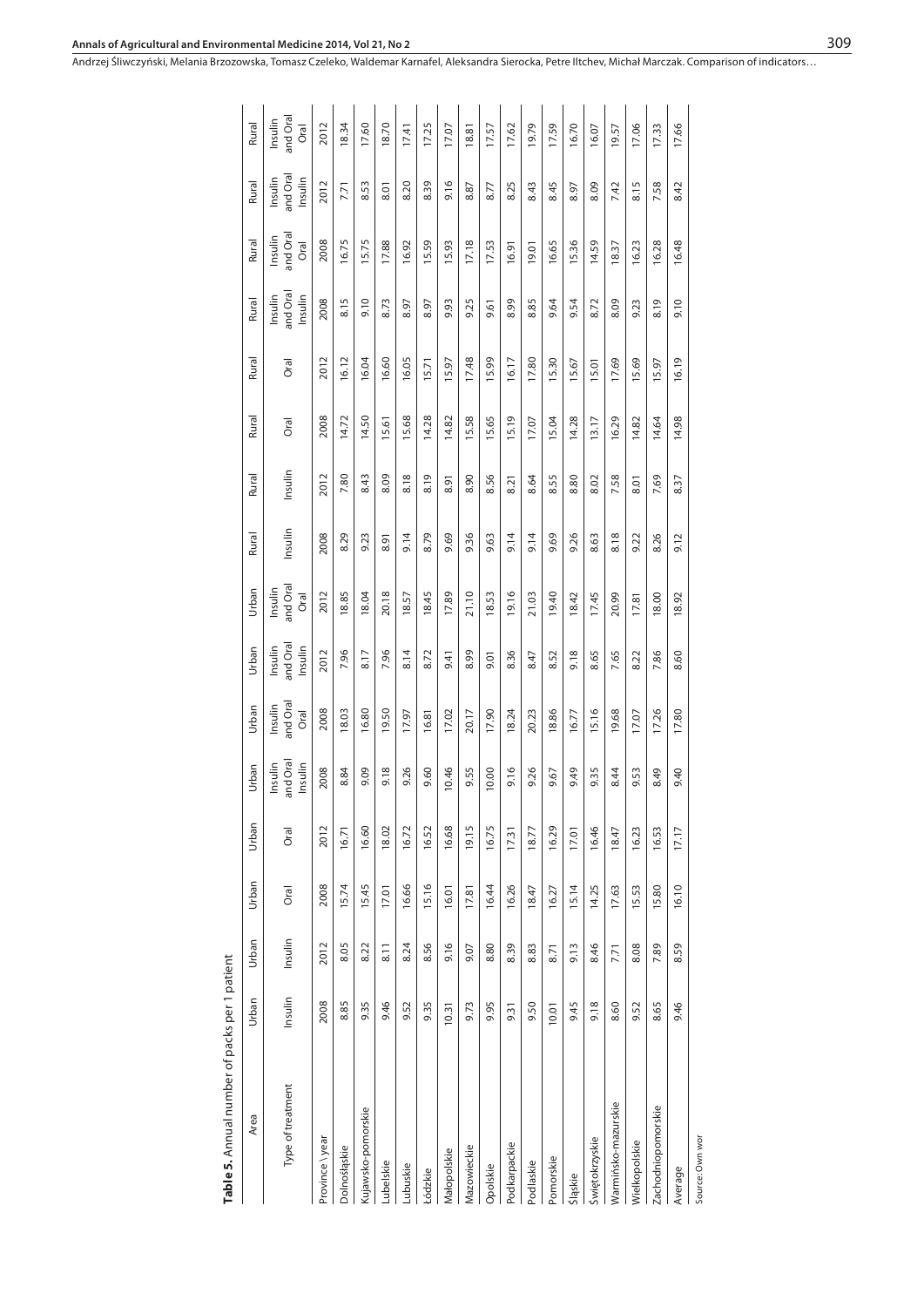Andrzej Śliwczyński, Melania Brzozowska, Tomasz Czeleko, Waldemar Karnafel, Aleksandra Sierocka, Petre Iltchev, Michał Marczak . Comparison of indicators…

**Table 6.** Differences urban – rural areas: diabetes patients per 100 000 inhabitants, as per the declared place of residence, based on reimbursed prescriptions

| Type of treatment   | Insulin | Insulin | Insulin | Oral    | Oral    | Oral    | Insulin and Oral | Insulin and Oral | Insulin and Oral |
|---------------------|---------|---------|---------|---------|---------|---------|------------------|------------------|------------------|
| Province\year       | 2008    | 2011    | 2012    | 2008    | 2011    | 2012    | 2008             | 2011             | 2012             |
| Dolnośłąskie        | 363     | 396     | 310     | 1382    | 1682    | 1495    | 201              | 190              | 149              |
| Kujawsko-pomorskie  | 425     | 475     | 336     | 1079    | 1 3 2 2 | 1035    | 130              | 183              | 109              |
| Lubelskie           | 299     | 337     | 275     | 1 0 3 7 | 1 0 9 3 | 936     | 178              | 191              | 145              |
| Lubuskie            | 269     | 256     | 256     | 847     | 918     | 994     | 131              | 124              | 136              |
| Łódzkie             | 486     | 544     | 374     | 1 5 4 4 | 1812    | 1420    | 268              | 315              | 211              |
| Małopolskie         | 608     | 627     | 519     | 1833    | 1927    | 1649    | 283              | 306              | 240              |
| Mazowieckie         | 358     | 403     | 273     | 1 3 9 4 | 1446    | 1091    | 190              | 197              | 116              |
| Opolskie            | 236     | 275     | 160     | 771     | 1020    | 693     | 116              | 128              | 56               |
| Podkarpackie        | 358     | 318     | 219     | 1 1 7 6 | 1 1 7 5 | 936     | 180              | 181              | 123              |
| Podlaskie           | 308     | 285     | 174     | 934     | 1041    | 613     | 148              | 139              | 77               |
| Pomorskie           | 288     | 324     | 276     | 1429    | 1708    | 1591    | 114              | 129              | 108              |
| Śląskie             | 153     | 182     | 141     | 856     | 916     | 782     | 113              | 106              | 61               |
| Świętokrzyskie      | 768     | 787     | 582     | 1 9 0 6 | 2 1 5 0 | 1630    | 418              | 437              | 322              |
| Warmińsko-mazurskie | 293     | 319     | 278     | 716     | 1010    | 903     | 106              | 134              | 107              |
| Wielkopolskie       | 393     | 413     | 289     | 951     | 1 1 7 1 | 895     | 149              | 175              | 111              |
| Zachodniopomorskie  | 316     | 368     | 381     | 1 1 0 3 | 1 2 5 1 | 1 3 4 0 | 145              | 175              | 189              |
| Average             | 421     | 439     | 345     | 1313    | 1458    | 1 2 2 7 | 210              | 224              | 168              |

Source: Own work

inhabitants of rural areas was again the lowest in Warmińsko-Mazurskie – 730.04 złotys, and the highest in Małopolskie province – 859.61 złotys.

Analysis of the annual insulin reimbursement amount differences for the urban and rural area inhabitants shows that in 2008 the lowest differences were in the Kujawsko-Pomorskie province – 12 złotys, and the highest in Małopolskie province – 61.92 złotys. Similar tendencies prevailed concerning the number of insulin packs per 1 patient treated, oral medication and combination of insulin and oral medication, as well as patient surcharge amounts. In 2008, the lowest surcharges were paid by urban area inhabitants in Lubelskie province – 88.71 złotys annually per patient, and the highest in Opolskie province – 143.09 złotys. In 2012, the highest surcharges were paid by urban area inhabitants in Pomorskie province – 213.77 złotys, and the lowest in Łódzkie province – 161.61 złotys. Annual surcharges by rural area inhabitants for insulin in 2008 were the lowest in Lubelskie province – 93.47 złotys, and highest in Opolskie province – 140.13 złotys. In 2012, rural area inhabitants in Pomorskie province paid the highest amount for insulin annually – 200.01 złotys, and the lowest in Lubelskie province – 146.19 złotys. The presented study shows a decreasing amount of annual reimbursement for insulin and increasing annual surcharges paid by patients.

Concerning the amounts of annual refunds and surcharges of patients for oral medication, similar differences between regions can be observed. In 2012, the urban dwellers in Wielkopolska province had the lowest amounts of annual reimbursement – 75.02 złotys, and in Podlaskie province the highest – 95.19 złotys. The urban inhabitants of Kujawsko-Pomorskie district paid the least in 2012, and of Mazowieskie district the most – 98.91 and 126.71 złotys, respectively.

Annual average surcharges of patients for oral medication in the period of 2008–2012 decreased, which should be considered a positive phenomenon. This condition results

from the presence of more manufacturers on the market, including generic drug manufacturers, which resulted in higher competition and lower prices, a phenomenon opposite to that observed on the insulin market. Due to the fact that these data were not analyzed on the level of the international name of the main active substance, it was not possible able to establish the impact on the value of reimbursement paid out by the public body and the patient surcharges of the difference in the market share of generic and innovative medicine.

In 2008–2011, a significant increase was observed of the prevalence of diabetes treated patients per 100,000 inhabitants (Tab. 2). In 2008, the lowest number of urban patients per 100,000 treated with insulin occurred in Podlaskie province – 1,156, and the highest in Świętokrzyskie province – 2,000. In 2012, the same provinces had the lowest and highest ranking – 1,289 and 2,187, respectively. It can be noted that between the inhabitants of individual regions treated with insulin there is a difference, from 1.7–1.73 times. It is worth analysing what basic factors (including environmental and social) result in such a large differentiation.

In the case of oral medicine, as for insulin per 100,000 urban inhabitants, the lowest number of patients from urban areas using oral medication in the studied period of 2008– 2012 and in Podlaskie province, amounted to 3,473 and 4,111. Per 100,000 of urban area inhabitants the majority of patients were in Łódzkie province – 5,024 and 5,782 (Tab. 2). If the ratio of the highest number of patients per 100,000 of urban area inhabitants is compared with the lowest, it will be noticed that in case of insulin the ratio is 1.7–1.73, in case of oral medication 1.42–1.45, and in case of insulin and oral medication from 1.71–1.76 (Tab. 2). This ratio may be used to analyse differences between regions over time, and will be used as the basis to decrease them.

There was a rapid increase in the number of patients taking oral medication and insulin in urban areas in 2011, compared to 2008, and the decrease in the number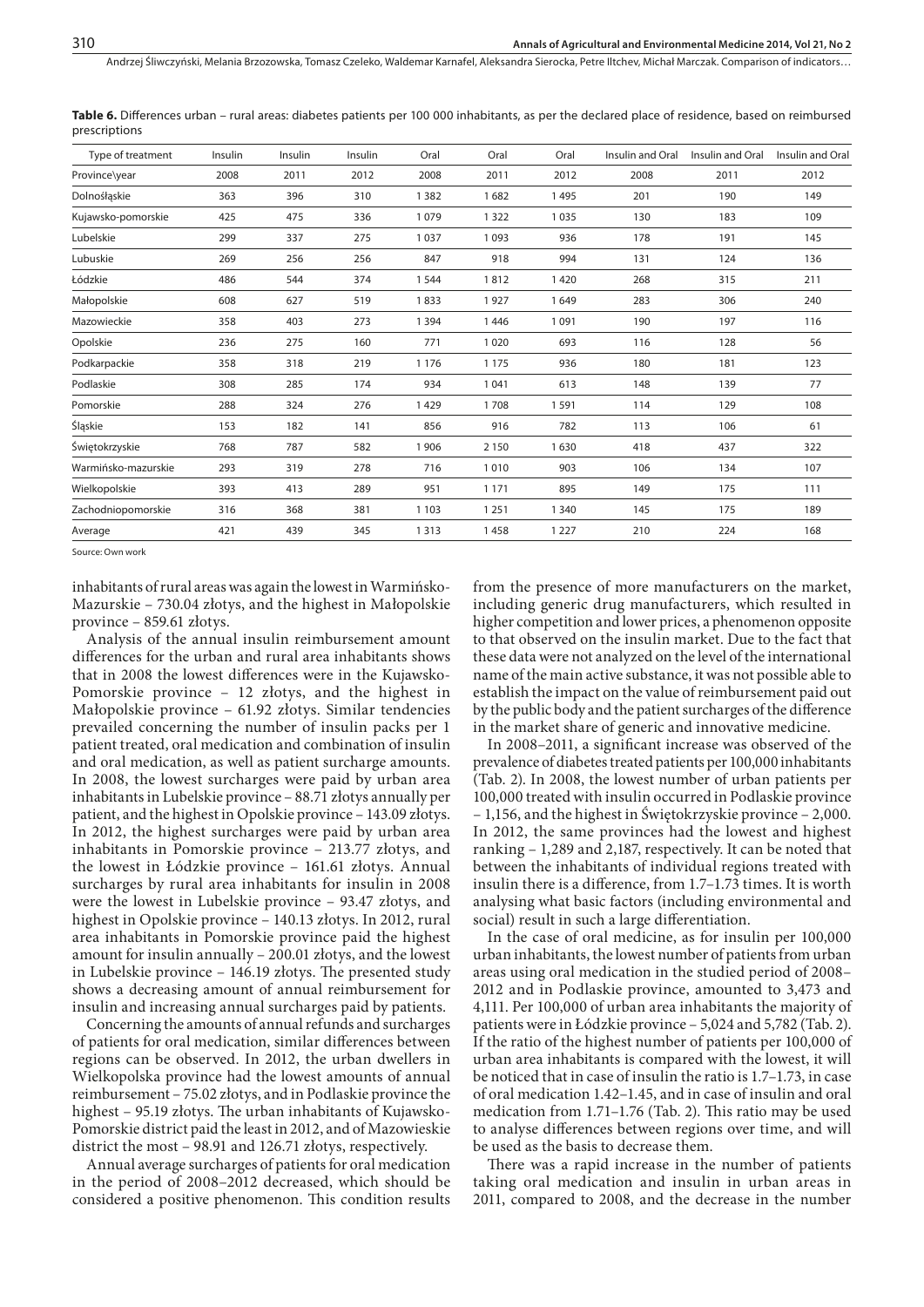of patients in 2012 compared with 2011 (196,871 in 2008, 229,325 in 2011 and 220,747 in 2012 in urban areas) [Tab. 2]. To facilitate the analysis and comparison of the presented results, the obtained amounts were presented in the form of indicators of drug consumption per 1 inhabitant of a given area (annual number of packs per 1 patient). The highest and lowest values were distinguished by using different colours. The patient's surcharge for insulin and oral medication was similar, approximately 100 złotys, regardless of the different amounts of reimbursement and cost of the medical product.

The change of the price of oral medication within the analyzed period confirms the role of negotiation (Economical Committee of the Minister of Health) of the prices for reimbursed medical products, intended to decrease the direct costs of reimbursed medical products in the treatment of diabetes.

Table 2 enables the comparison of differences in the number of diabetes treated patients per 100,000 inhabitants of urban and rural areas, as well for individual provinces – this is the essence of earlier data. The causes for differences in the prevalence of diabetes, the amount of reimbursement and patient surcharge, both over time (between 2008–2012) and between provinces have to be looked for. The difference in the prevalence of diabetes between Kujawsko-Pomorskie, Świętokrzyskie, Łódzkie province and the Podlaskie province is striking, as well as the difference between urban and rural areas between Świętokrzyskie and Lubuskie province. Between the area with the highest morbidity – Świętokrzyskie, Łódzkie, Opolskie, Kujawsko-Pomorskie provinces – and the lowest – Podlaskie and Podkarpackie provinces – there is a big difference (emphasized with colours [shading] in Tab. 2).

During the studied period, 2008–2012, an increase was observed within the national scale in the scope of patients using reimbursement of medicinal products, and observed differences between urban and rural area inhabitants and reimbursement costs. The Świętokrzyskie province remained the region with the highest difference. The lowest diversification occurred in Lubuskie and Warmińsko-Mazurskie province.

To improve the presentation of differences between areas we propose attaching a map of Poland illustrating the differences in the number of patients per 100,000 inhabitants.

Analysing the results of evolutions (changes) of differences between urban and rural areas within the 2008 to 2012 period, it can be noticed that: in the Mazowieckie, Podlaskie and Świętokrzyskie provinces the differences are decreasing the most (Fig. 1). The next regions where a positive tendency to decrease the differences occurred during the tested period include Małopolskie and Podkarpackie provinces. Pomorskie and Warmińsko-Mazurskie provinces may be indicated as regions where a reverse tendency is occurring, that is, an increase in differences between urban and rural areas. During the 2008–2012 period, the largest increase of differences between urban and rural areas can be observed in the Zachodniopomorskie province.

## **DISCUSSION**

In the situation of limited financial resources, both in the health protection system and in the wallets of the patients themselves, it is worth considering what costs are generated by chronic diseases which are the heaviest burden on society. Due to its prevalence and course, diabetes takes a special place in these analyses. It is estimated that the diabetes treatment expenditures consume annually about 15% of the resources allocated to health protection in all developed countries worldwide [30]. In 2011, the approximate global diabetesrelated expenditure amounted to at least 465 billion USD, and by 2030 they should exceed the amount of 595 billion USD [31].

Analysis of differences between urban and rural areas should also take into account differences in income, average wage (minimum wage), pensions and the budget loads resulting thereof.

Salinas et al., when studying the variance based on the use of health benefits between urban and rural areas, noted the biggest differences in relation to diabetes:

In terms of need factors, the most prominent difference between urban and rural dwellers was the incidence of diabetes. In urban localities, the prevalence of diabetes was 18.7%. As the size of locality decreased, the prevalence of diabetes gradually declined, so that the prevalence in rural localities was 7.2% ( $\chi^2$  = 42.3, p<.0001) [32].

Comparing the results of the presented study with these conducted by O'Connor et al., it can be seen that in Poland an inverse tendency is observed to that in the United States. In accordance to O'Connor et al., in the United States diabetes occurs more frequently among the inhabitants of rural areas than urban areas [33]. O'Connor connects the prevalence of type 2 diabetes with socioeconomic factors: 'Using markers of income, education, occupation and insurance type, persons of lower socio-economic status living in the USA are more likely to suffer from type 2 diabetes than persons of higher socio-economic status.' [33]

The presented study is limited to the prescribed, refunded medicinal products, and lacks such detailed data in order to analyse the impact of the aforementioned factors.

Salinas et al. indicate the possession of health insurance as a factor of differentiation of the use of healthcare services



**Figure 1.** Differences in the number of patients per 100 000 inhabitants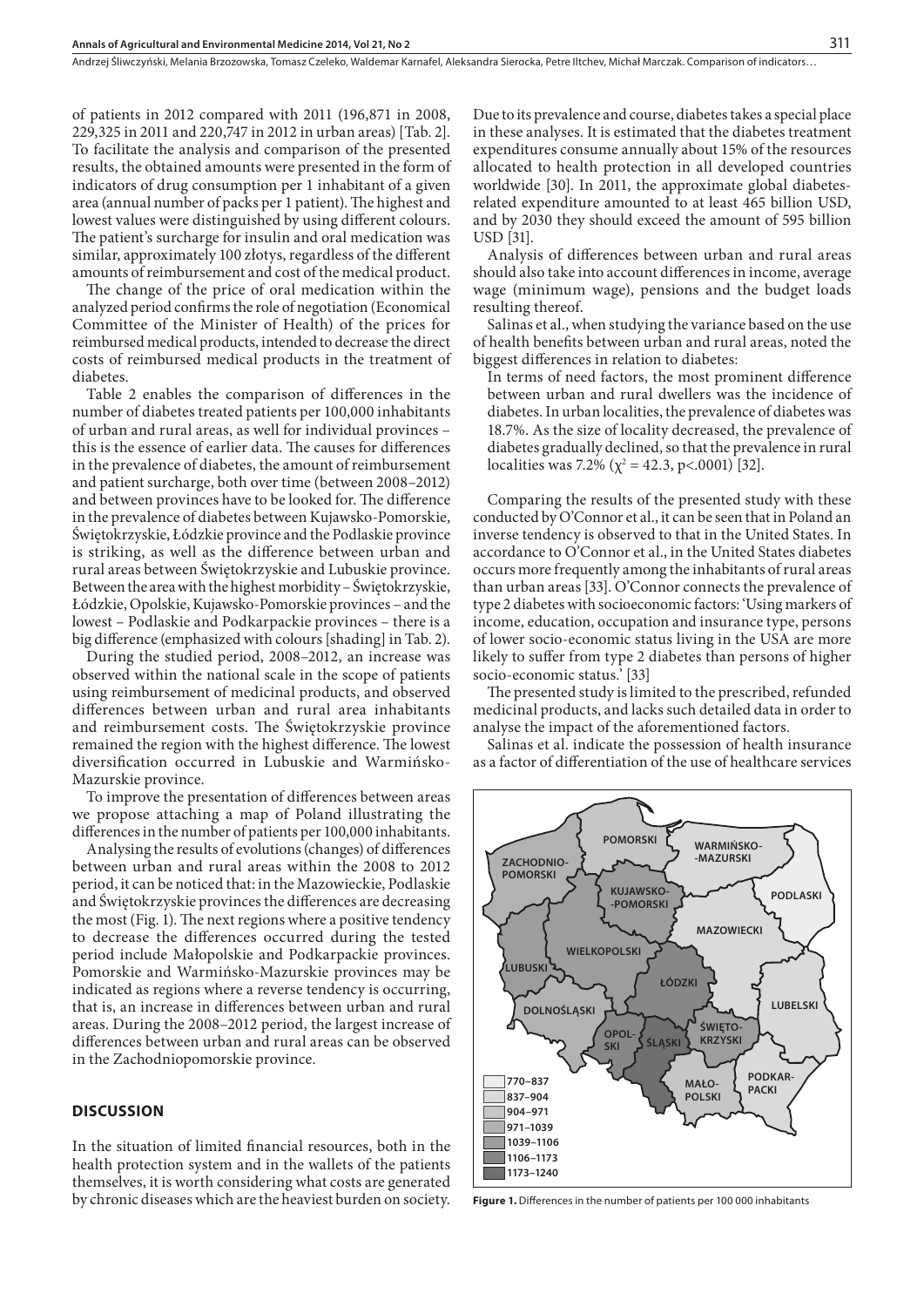between the urban and rural area inhabitants in Mexico. This factor does not have a significant impact to the differentiation due to the healthcare system in Poland [32].

While analysing the rate of change of differences between urban and rural areas within the 2008–2012 period, it can noticed that in two areas – Zachodniopomorskie and Warmińsko-mazurskie provinces – the biggest increasing of differences is taking place. The Lubuskie province is next in line, while in Podlaskie and Mazowieckie provinces the biggest decrease of differences between urban and rural areas has occurred. The factors which have an impact on the improvement of results in the Mazowieckie province include proximity to clinics, higher income per inhabitant, tendency to work in the capital while living outside it. Weeks et al. state that the distance to the healthcare provider is a factor impacting on the frequency of using specialist advice [34].

In the Swiętokrzyskie, Śląskie and Łódzkie provinces, areas where there are more inhabitants suffering from diabetes, the prevalence of diabetes among the inhabitants of rural areas is also larger when compared to urban areas in regions where are the lowest numbers of diabetes patients per 100,000 inhabitants, that is, Podlaskie and Podkarpackie provinces.

#### **CONCLUSIONS**

Restricting risk factors is the most effective strategy for restricting the financial losses (effects) caused by diabetes [35]. Differences between urban and rural areas which depend on morbidity and detection of patients in the earlier phase of illness, the structures of medical technologies used in the treatment process, availability of medical products, number of purchased pharmaceuticals, reimbursement, and possibility of purchasing the products without excessive burden on the household budget, enable better monitoring of the effectiveness and quality of politics on prevention and treatment of chronic diseases.

Data of the Central Statistical Office of Poland indicate that people from rural areas are younger than those from urban areas (average age 36.6), and that urban inhabitants are older (average age 39.6) [36]. Regardless of the fact that this difference amounted only 3 years in 2011 (?), it may have an impact on the morbidity indicators.

Modelling the use of healthcare services by the inhabitants of urban and rural areas and taking risk factors into account, is the key to explaining the differences and forecasting the health of the population. The construction of such a model requires the collection of not only medical data, but also data on access to health care services, socio-economic data, natural environment data, etc.

Screening will enable establishing whether the differences between urban and rural areas result from the risk factors, or are a result of more difficult access to doctors in the rural areas and lower inclination for being tested. The analyses presented may be the basis for a decision concerning the areas where such screening should be conducted – in the proposed areas with largest differences, or most rapidly increasing differences.

#### **REFERENCES**

- 1. Rezolucja nr 61/225 Zgromadzenia Ogólnego Narodów Zjednoczonych z 20 grudnia 2006 (in Polish).
- 2. 1.14.1. Prevalence estimates of diabetes, adults aged 20–79 years, 2011. Note: The data are age-standardised to the World Standard Population. Source: IDF (2011) http://dx.doi.org/10.1787/888932703620 24 Oct 2012 (access: 2013.05.05).
- 3. World Health Organization, World Health Statistics 2012.p.73.
- 4. World Health Organization, Global health risks: mortality and burden of disease attributable to selected major risks http://www.who.int/ healthinfo/global\_burden\_disease/GlobalHealthRisks\_report\_full. pdf (access: 2013.05.05).
- 5. International Diabetes Federationn http://www.idf.org/diabetesatlas/ datafrom2011 (access: 2013.05.05).
- 6. Taton J, Czech A, Biernas M. Cukrzyca w Polsce można lepiej. Warszawa 2009 (in Polish).
- 7. Sobierajski T, Czupryniak L, Koalicja na rzecz walki z cukrzycą. Raport: Wyniki badania "Społeczny obraz cukrzycy" http://www. prawapacjenta.eu/var/media/File/KOALICJA%20NA%20RZECZ%20 WALKI%20Z%20CUKRZYCA\_SPOLECZNY%20OBRAZ%20 CUKRZYCY\_14.11.2010.pdf, (access: 2013.03.20) (in Polish).
- 8. The Global Burden of Diseases, Injuries, and Risk Factors Study 2010, GBD Profile: Poland, p. 1 Causes of premature death. Years of life lost (YLLs) quantify premature mortality by weighting younger deaths more than older deaths. Ranks for top 25 causes of YLLs 1990–2010, Poland http://www.healthmetricsandevaluation.org (access: 2013.05.05).
- 9. Kinalska I, et al. Koszty cukrzycy typu 2 w Polsce (Badanie CODIP). Diabetologia Praktyczna 2004; 5(1) (in Polish).
- 10. Analiza zmian społeczno-demograficznych oraz wpływu złego odżywiania, niedostatecznej aktywności fizycznej, nałogów i innych czynników ryzyka na rozpowszechnienie oraz koszty cukrzycy i chorób sercowo-naczyniowych w Polsce. Stan obecny i prognoza do 2030 roku, KPMG w Polsce. KPMG 2012.p.18–19 http://zdrowepokolenia.org/data/ pdf/raport\_kpmg.pdf (access: 2013.05.05) (in Polish).
- 11. Czeleko T, Śliwczyński A, Tłustochowicz M, Karnafel W, Pakulski M. Zużycie pasków do glukometrów w 2011 r. w Polsce z uwzględnieniem zastosowanych terapii na podstawie danych Narodowego Funduszu Zdrowia. Terapia 2012; 20(12): 38–54 (in Polish).
- 12. Cukrzyca. Ukryta pandemia. Sytuacja w Polsce, edycja 2012, http:// www.pfed.org.pl/files/raport\_ukryta\_pandemia\_2012.pdf (access: 05.04.2012) (in Polish).
- 13. Ustawa z dnia 12 maja 2011 r. o refundacji leków, środków spożywczych specjalnego przeznaczenia żywieniowego oraz wyrobów medycznych (Dz. U. z dnia 13 czerwca 2011 r.) (in Polish).
- 14. Obwieszczenie Ministra Zdrowia z dnia 25 kwietnia 2012 r. w sprawie wykazu refundowanych leków, środków spożywczych specjalnego przeznaczenia żywieniowego oraz wyrobów medycznych na dzień 1 maja 2012 r. (in Polish).
- 15. Ustawa z dnia 27 sierpnia 2004 r. o świadczeniach opieki zdrowotnej finansowanych ze środków publicznych (Dz.U.2008.164.1027 -j.t.) (in Polish).
- 16. Rozporządzenie Ministra Zdrowia z dnia 28 września 2004 r. w sprawie sposobu oraz terminów przedstawiania przez apteki podmiotom zobowiązanym do finansowania świadczeń ze środków publicznych zbiorczych zestawień zrealizowanych recept podlegających refundacji, a także wzoru zbiorczego zestawienia recept podlegających refundacji (Dz.U.04.213.2165) (in Polish).
- 17. Rozporządzenie Ministra Zdrowia z dnia 28.09.2004 w sprawie:" Trybu udostępniania podmiotowi zobowiązanemu do finansowania świadczeń ze środków publicznych do kontroli recept zrealizowanych przez świadczeniobiorców i związanych z tym informacji." (Dz. U. 04.213.2166) (in Polish).
- 18. Rozporządzenie Ministra Zdrowia z dnia 28.04.2004 w sprawie:" Zakresu niezbędnych informacji gromadzonych i przekazywanych przez apteki podmiotom zobowiązanym do finansowania świadczeń ze środków publicznych." (Dz. U. 04.213. 2167) (in Polish).
- 19. Common values in assessing health outcomes from disease and injury: disability weights measurement study for the Global Burden of Disease Study 2010, The Lancet 2012; 380: 2129–2143.
- 20. Strom JL, Lynch CP, Egede LE. Rural/urban variations in diabetes self-care and quality of care in a national sample of US adults with diabetes. Diabetes Educator 2011; 37(2): 254–262.
- 21. Krishna S, Gillespie KN, McBride TM. Diabetes burden and access to preventive care in the rural United States. J Rural Health. 2010; 26(1): 3–11.